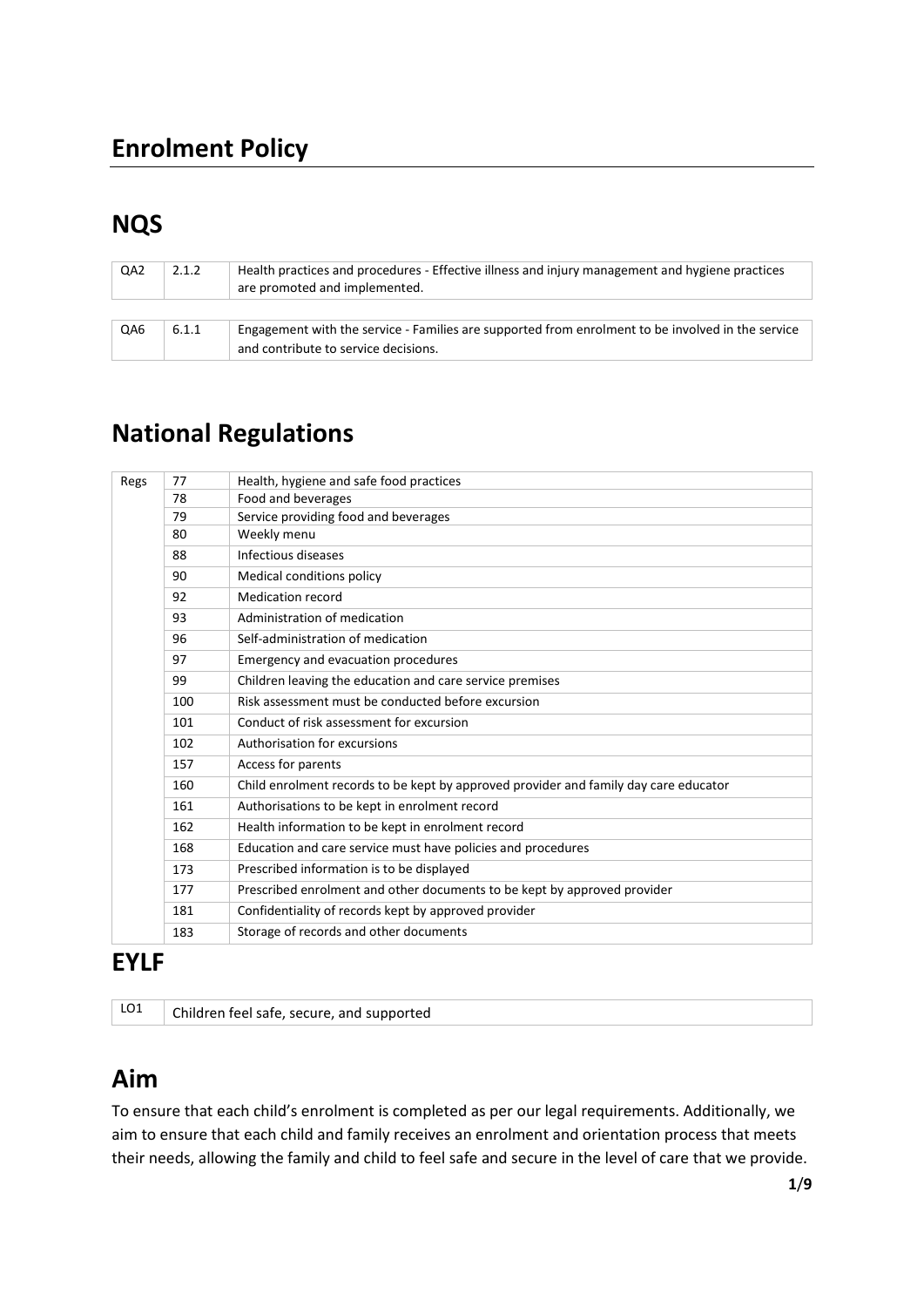## **Related Policies**

Additional Needs Policy Administration of Authorised Medication Policy Child Protection Policy Excursion Policy Fees Policy Food, Nutrition and Beverage Policy Health, Hygiene and Safe Food Policy HIV AIDS Policy Immunisation and Disease Prevention Policy Infectious Diseases Policy Medical Conditions Policy Orientation for Children Policy Privacy and Confidentiality Policy Record Keeping and Retention Policy Relationships with Children Policy Sleep, Rest, Relaxation and Clothing Policy Unenrolled Children Policy

# **Who is affected by this policy?**

Children Families Educators

## **Implementation**

Our service operates Monday to Friday from 7 am to 6 pm and accepts enrolments of children aged between 2-6 years.

Teenie Weenies closes for a 2 week period over the Christmas Break where NO fees are charged during this time.

#### **Enrolments will be accepted providing**:

- The maximum daily attendance does not exceed the approved number of places of the service.
- Child-educator ratios are maintained across the service.
- A vacancy is available

Where limited vacancies are available, we may prioritise enrolling a child who is at risk of serious abuse or neglect, or who is a child of a sole parent who satisfies, or parents who both satisfy, the activity test through paid employment.

Within these categories we may also prioritise children in: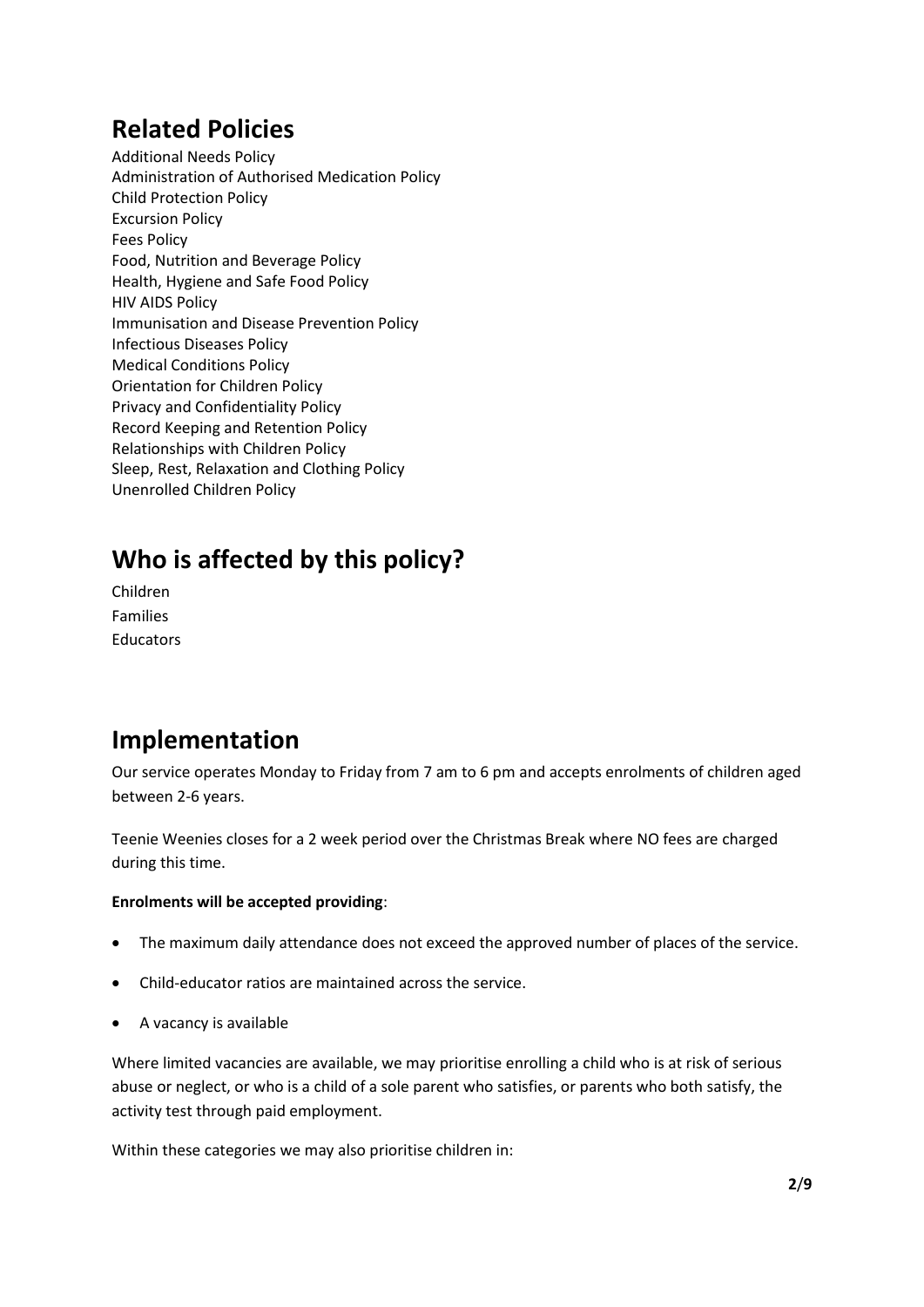- Aboriginal and Torres Strait Islander families
- families with a disabled person
- families on low incomes
- families from a non-English speaking background
- socially isolated families
- single parent families.

We may also develop criteria to prioritise children, such as distance of residence from Service, or demonstrated link to the Service, and will advise families about these criteria.

#### **Enrolment:**

When a family has indicated their interest in enrolling their child in our service, the following will occur:

- A tour of our service. During this tour, the educator conducting the tour will give the family information about the service including, but not limited to, programming methods, meals, incursions, excursions, inclusion, fees, policies, procedures, our status as a Sun Smart service, regulations for our state and the licensing and assessment process, signing in and out procedure, the National Quality Framework, room routines, educator qualifications, introduction of educator in the room the child will be starting in and educator and parent communication. Families are also invited to ask any questions they may have.
- Families are given a copy of the Parent Handbook to read and are invited to ask questions.
- Discussions are held between regarding availability of days, a start date and tailoring an orientation process to suit the needs of the family and child. Any matters that are sensitive of nature, such as discussing a child's medical needs, Court Orders, parenting plans or parenting orders, will be discussed privately with the Nominated Supervisor at this time. We request that parents begin to fill out enrolment forms at that time, and discuss their child with us so we can accommodate their needs in the service from the first day they start with us. Should a child use English as a second language, or speak another language at home, we request that families provide us with some key words in the languages the child speaks at this time so that educators can learn the words.
- Families can claim Child Care Subsidy or Additional Child Care Subsidy online by signing into their Centrelink online account through my Gov and completing a claim. If eligible, the Subsidy will be paid directly to the service on families' behalf and will reduce the fees owed. This can only occur after our service enters families' enrolment information online, and families confirm their enrolment information through their myGov account. Until Child Care Subsidy details are available, families will need to pay full fees.
- As per our Orientation for Children Policy, families will be invited to bring their child into the service at a time that suits them so the child and family can familiarise themselves with the environment.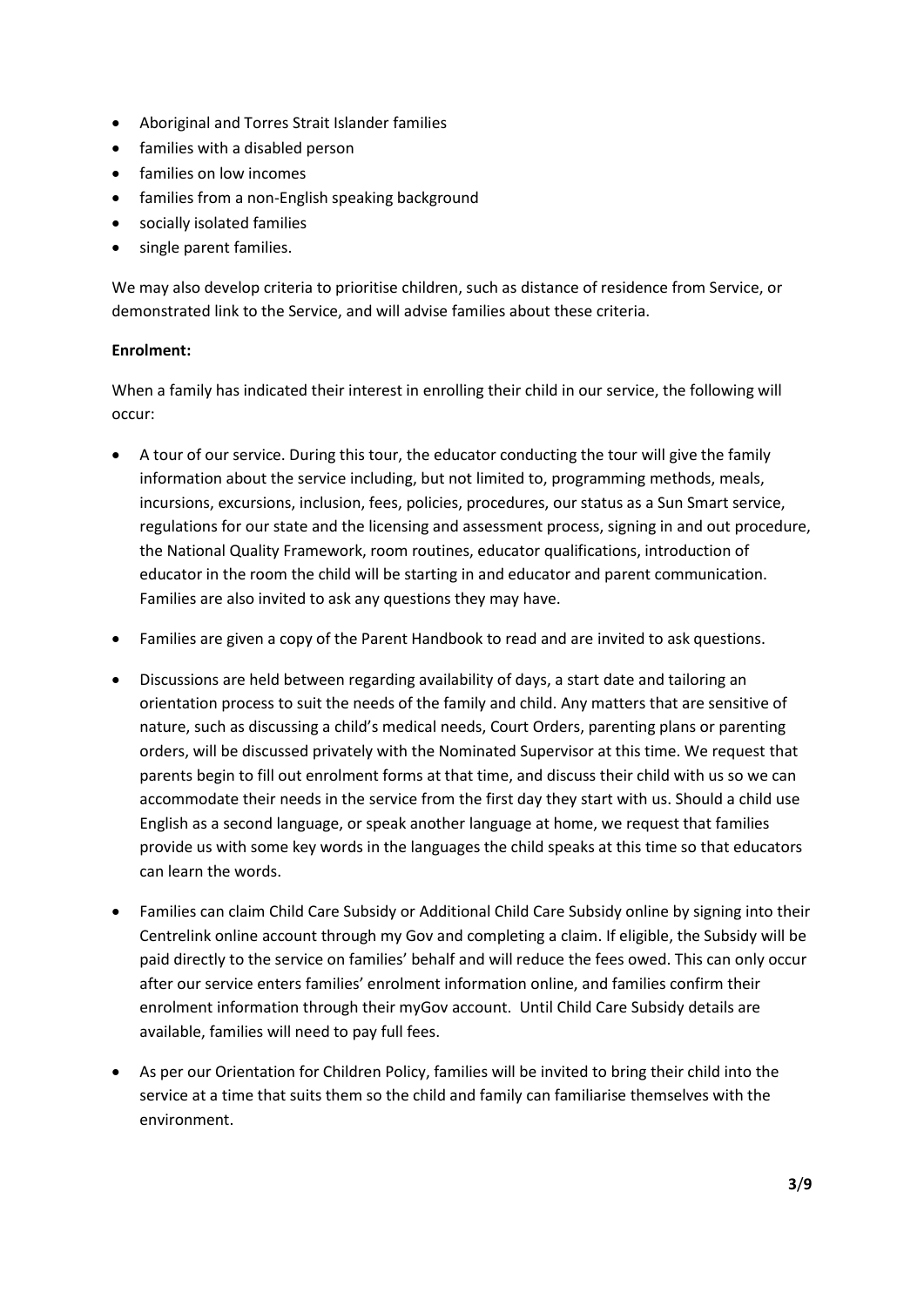• Before the child begins their first day with us, the service must have all required documentation for the child. The child will not be accepted into the service without this being completed.

#### **On the child's first day:**

- The child and their family are welcomed into their room for the first day.
- The Approved Provider/Nominated Supervisor will ensure all details are finalised and complete and sign the Enrolment Checklist.

#### **Other information about our service's enrolment includes:**

- We will try and accommodate families so that children from the same family can attend our service.
- There are strict immunisation requirements for children who are enrolled at our service. Please see our Immunisation Policy for further information.
- To ensure all children are treated fairly and receive the same care and attention, any of our educators' children, grandchildren, nieces or nephews who attend the service will not be enrolled in the same room their parent, grandparent or relative works in.
- In accordance with the National Law and Regulations, our educators will support each child to manage their own behaviour, respond appropriately to the behaviour of other children and communicate effectively to resolve conflicts. We will also work with each child's family to support any children with diagnosed behaviour and social difficulties. However, a child's enrolment at our service may be terminated if the nominated supervisor decides the child's behaviour threatens the safety, health or well being of any other child at the service.

#### **Information and Authorisations to be kept in the Enrolment Record**

Our Record Keeping and Retention Policy outlines the information and authorisations that we will include in all child enrolment records.

### **Sources**

**Work Health and Safety Act 2011 Work Health and Safety Regulations 2011 Child and Young Persons (Care and Protection) Act 1998 Education and Care Services National Law and Regulations National Quality Standard A New Tax System (Family Assistance) Act 1999 Early Years Learning Framework**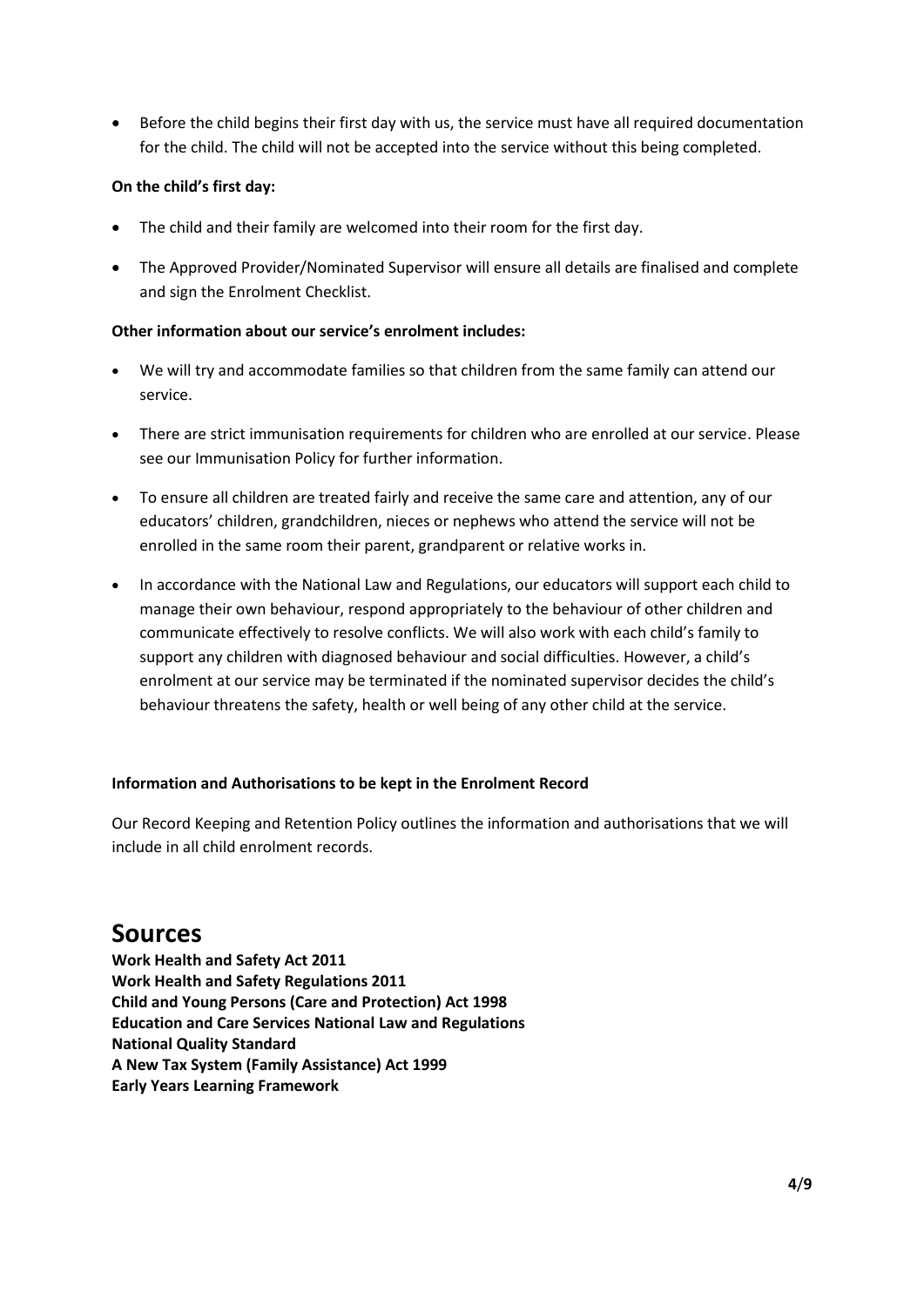## **Review**

The policy will be reviewed annually by:

- Management
- Employees
- Families
- Interested Parties

**Reviewed: October 2021 Date for next review: October 2022**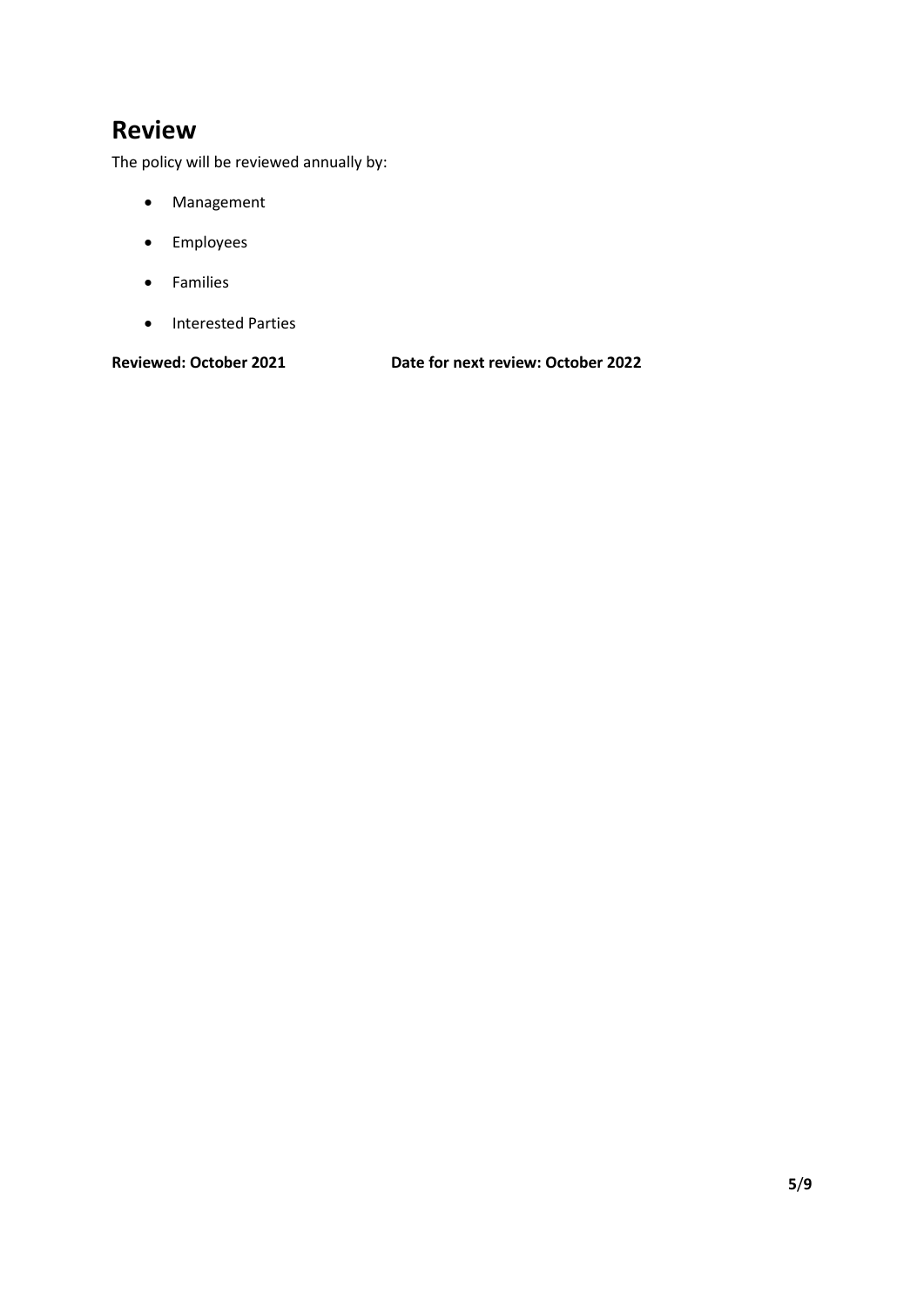| <b>Enrolment Checklist</b>           |                                                                                                                                             |  |  |
|--------------------------------------|---------------------------------------------------------------------------------------------------------------------------------------------|--|--|
| Element 6.1.1                        | Engagement with the service. Families are supported<br>from enrolment to be involved in the service and<br>contribute to service decisions. |  |  |
| Nominated Supervisor's Name<br>Date: |                                                                                                                                             |  |  |
| Nominated Supervisor's Signature:    |                                                                                                                                             |  |  |

┱

 $\mathbf{r}$ 

|                                                                                                                          | yes | N/A |
|--------------------------------------------------------------------------------------------------------------------------|-----|-----|
| All parts of the Enrolment Form completed and signed                                                                     |     |     |
| Parents 1, 2 and 3 DOB and CRN provided                                                                                  |     |     |
| Child's DOB and CRN provided                                                                                             |     |     |
| Complying Written Arrangement template signed by parent                                                                  |     |     |
| <b>Enrolment lodged with Centrelink</b>                                                                                  |     |     |
| Child's Birth Certificate or equivalent sighted                                                                          |     |     |
| Court/parenting orders, parenting plans outlining powers, duties, responsibilities<br>in relation to the child provided  |     |     |
| Information about the child's family is obtained eg culture, religion, family<br>structure (eg siblings, grandparents)   |     |     |
| Information about any special dietary requirements/restrictions or additional<br>needs obtained                          |     |     |
| Information about the child's interests and strengths obtained                                                           |     |     |
| Evidence of immunisation status provided.                                                                                |     |     |
| (child fully immunised or has appropriate exemptions - refer Immunisation<br>Policy)                                     |     |     |
| All authorisations and indemnities signed including authority for:                                                       |     |     |
| medical treatment from a medical practitioner, hospital or ambulance<br>$\bullet$<br>service<br>ambulance transportation |     |     |
| incursions                                                                                                               |     |     |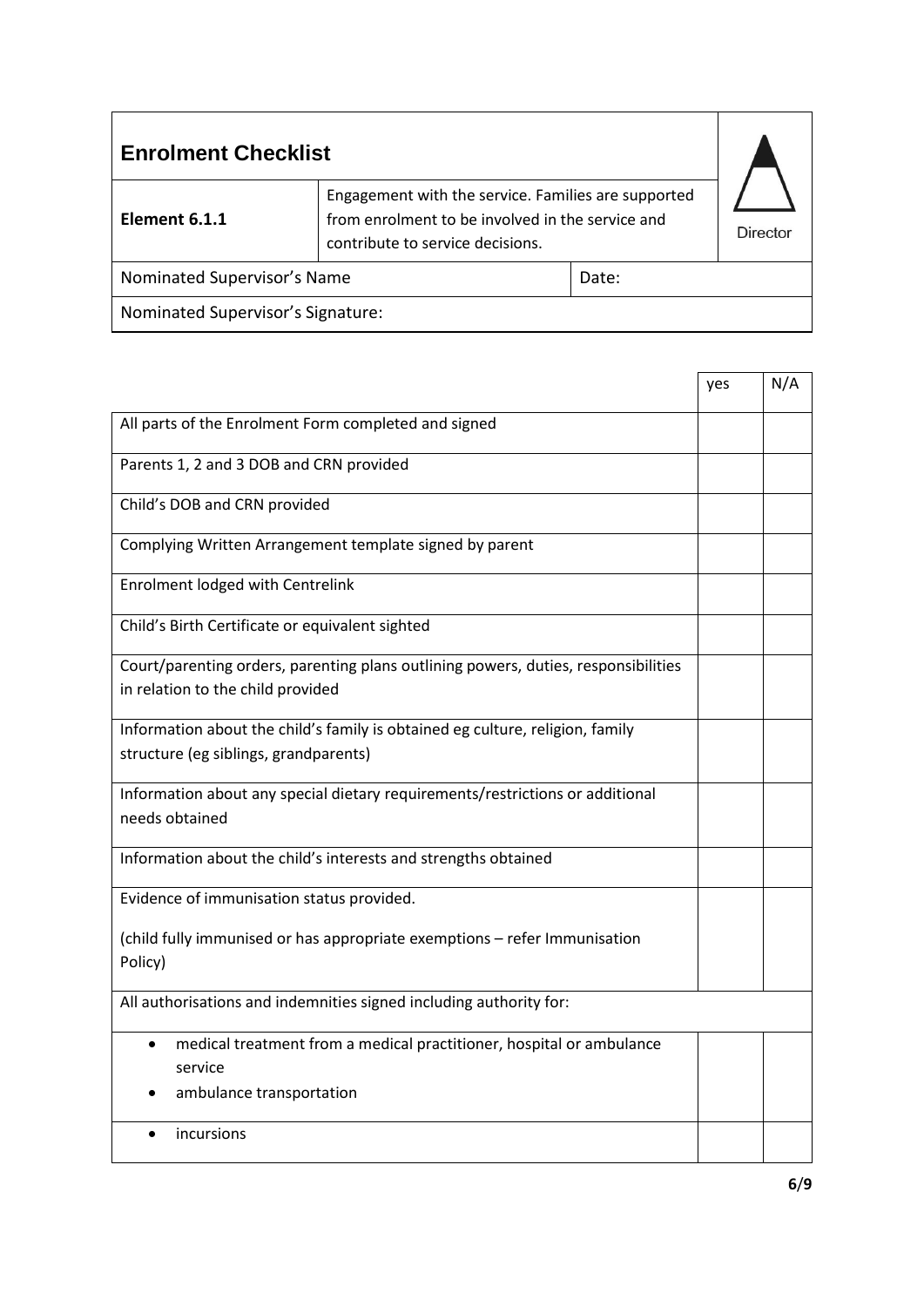| regular excursions                                                                                                                                                                                                                                                                                                                            |  |
|-----------------------------------------------------------------------------------------------------------------------------------------------------------------------------------------------------------------------------------------------------------------------------------------------------------------------------------------------|--|
| Authorised nominees<br>$\bullet$                                                                                                                                                                                                                                                                                                              |  |
| <b>Emergency contacts</b>                                                                                                                                                                                                                                                                                                                     |  |
| Persons authorised to consent to medical treatment or administration of                                                                                                                                                                                                                                                                       |  |
| medication (could be same as authorised nominees/emergency contacts)                                                                                                                                                                                                                                                                          |  |
| Relevant health information is provided including:                                                                                                                                                                                                                                                                                            |  |
| medical practitioner or medical service<br>$\bullet$                                                                                                                                                                                                                                                                                          |  |
| Medicare number                                                                                                                                                                                                                                                                                                                               |  |
| dental practitioner or service                                                                                                                                                                                                                                                                                                                |  |
| healthcare needs, medical conditions, allergies, anaphylaxis or risk of<br>٠<br>anaphylaxis                                                                                                                                                                                                                                                   |  |
| Medical Management Plan and Medical Risk Minimisation Plan for<br>٠<br>specific health care need, medical condition, allergy or anaphylaxis                                                                                                                                                                                                   |  |
| <b>Parent Information Pack discussed</b>                                                                                                                                                                                                                                                                                                      |  |
| Families provided with copies of, or access to, all policies and procedures, Code of<br>Conduct and Statement of Philosophy                                                                                                                                                                                                                   |  |
| Medical Conditions Policy provided to all parents where child has a specific health<br>care need, medical condition, allergy or other relevant medical condition                                                                                                                                                                              |  |
| Relevant policies and procedures discussed/explained including:                                                                                                                                                                                                                                                                               |  |
| Medical conditions policy<br>$\bullet$<br>Child cannot attend without medication                                                                                                                                                                                                                                                              |  |
| <b>Administration of Mediation Policy</b><br>$\bullet$<br>Medication must be in original container<br>Over the counter medications not administered unless prescribed by<br>doctor<br>Administration of medication must be authorised in writing unless<br>emergency<br>Procedures during medical emergency, including asthma and anaphylaxis |  |
| Delivery and Collection of Children Policy<br>$\bullet$<br>Sign in/out procedure explained<br>Procedure if parent running late to collect child                                                                                                                                                                                               |  |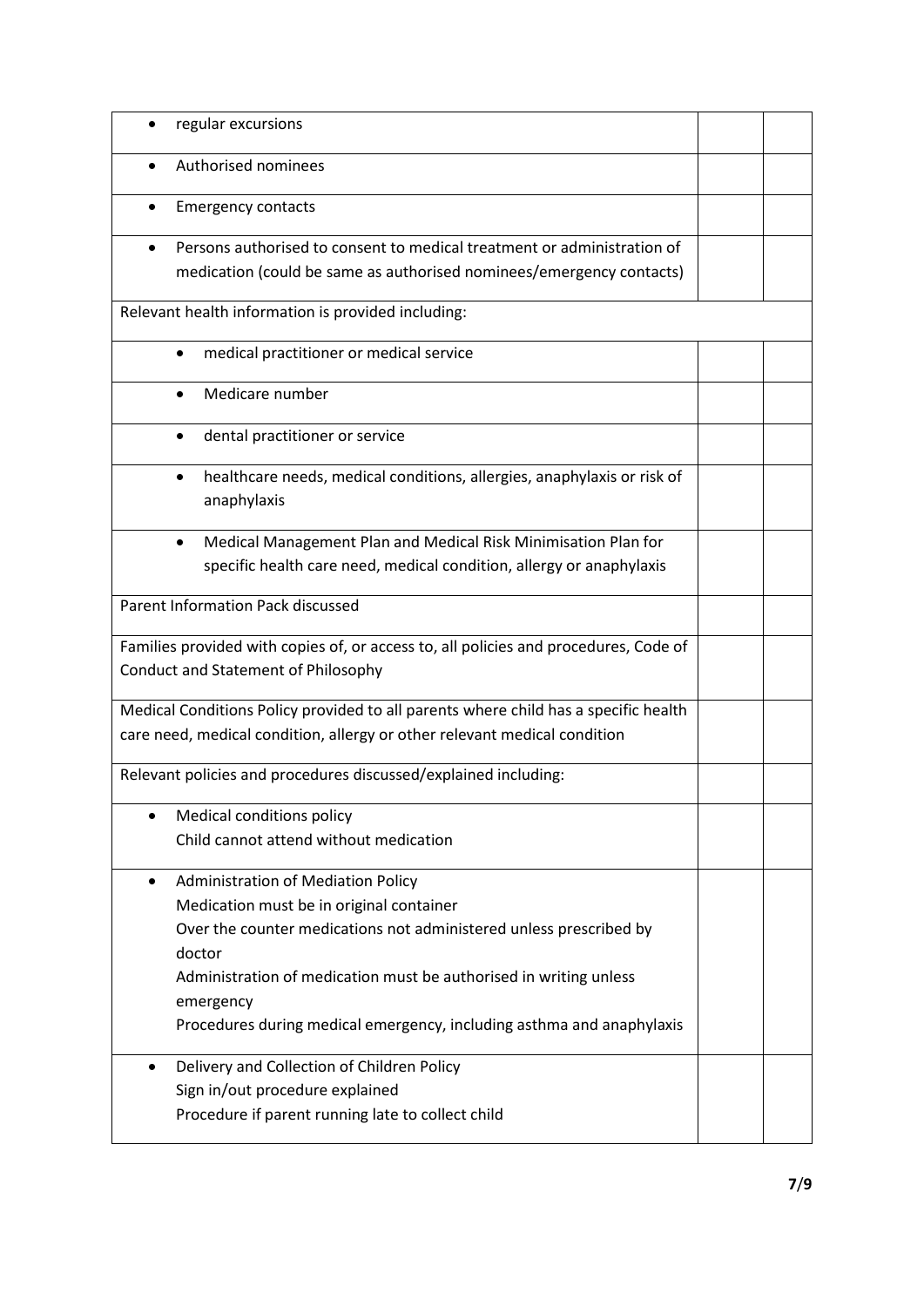|           | <b>Grievance Policy</b>                                                     |  |
|-----------|-----------------------------------------------------------------------------|--|
|           | Location of complaint forms                                                 |  |
| $\bullet$ | Fee Policy                                                                  |  |
|           | Fees should be paid on time. Fees in arrears attract extra charges          |  |
| $\bullet$ | Photography Policy (authorisation signed)                                   |  |
|           | <b>Infectious Disease Policy</b>                                            |  |
|           | Any child who is unwell must not attend the Service.                        |  |
|           | Children who become unwell at the Service need to be collected.             |  |
|           | If service suspects child has infectious disease, child may be excluded     |  |
|           | until child has a medical certificate stating they are not contagious.      |  |
| $\bullet$ | Immunisation and Disease prevention Policy                                  |  |
|           | Any child that is not fully immunised may be excluded if there is a vaccine |  |
|           | preventable disease at the service                                          |  |
|           | Sleep, Rest, Relaxation and Clothing Policy                                 |  |
|           | Service implements safe sleeping practices as recommended by                |  |
|           | SidsandKids                                                                 |  |
|           | Sleep and rest practices                                                    |  |
|           | Children should wear comfortable clothing that can get dirty                |  |
|           | All items should be labelled with child's name                              |  |
|           | Behaviour Guidance (Relationships with Children Policy)                     |  |
|           | Parents will:                                                               |  |
|           | work in partnership with educators to minimise risk where the child's       |  |
|           | behaviour is a danger to children and educators                             |  |
|           | consent in writing where educators believe liaising with relevant           |  |
|           | professionals will support the learning and development of their child      |  |
|           | Health, Hygiene and Safe Food Policy                                        |  |
|           | Service has a 'healthy' eating policy                                       |  |
|           | Service does not allow eg nuts into the service                             |  |
|           | Tobacco, Drug and Alcohol Policy                                            |  |
|           | No smoking on premises allowed including car park                           |  |
|           | Parental Interaction and Involvement in the Service Policy                  |  |
|           | Family input procedures eg "what did you do on the weekend" sheets          |  |
|           | <b>Environmental Sustainability Policy</b>                                  |  |
|           | Measures taken to promote sustainability eg litterless lunches              |  |